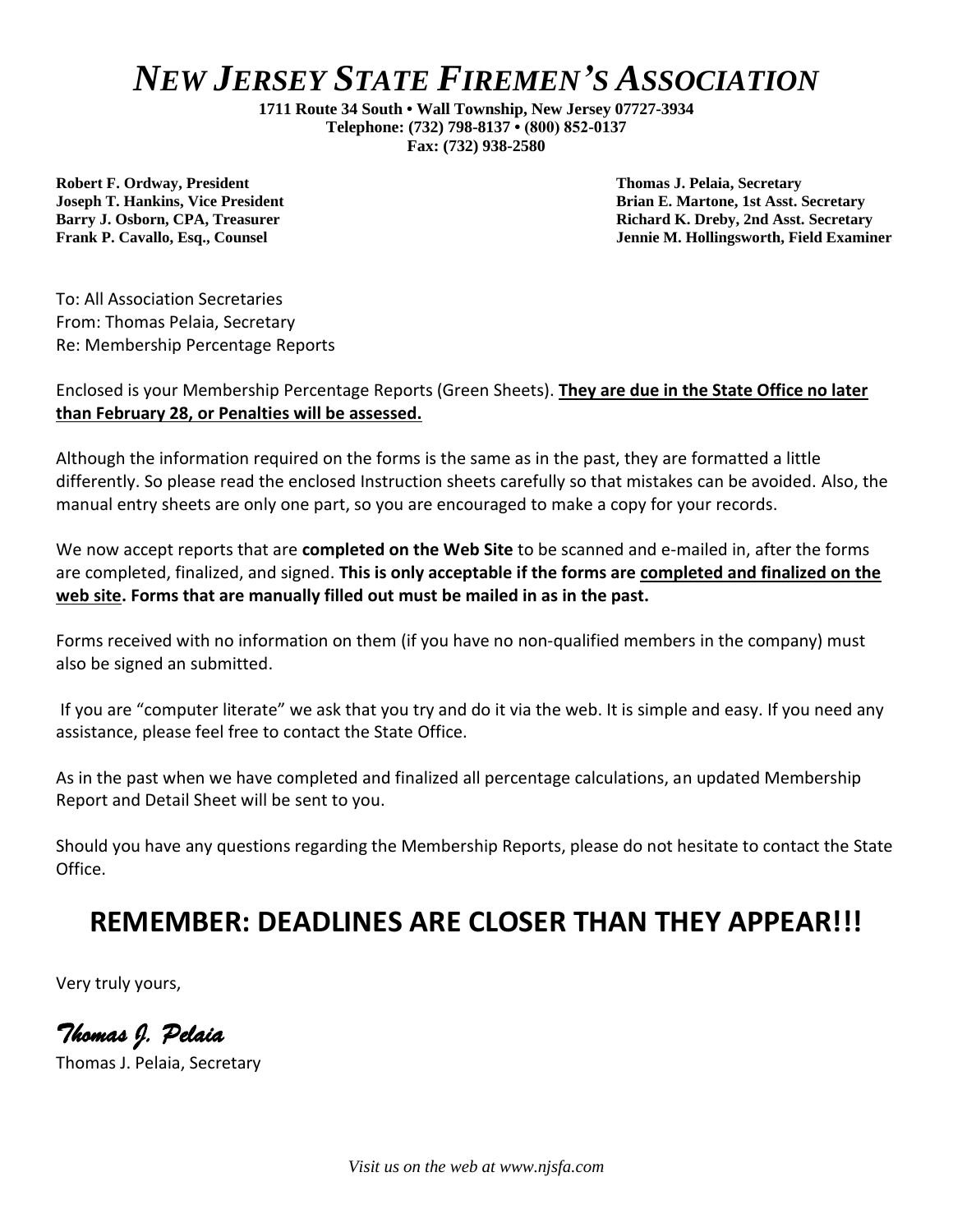**1711 Route 34 South • Wall Township, New Jersey 07727-3934 Telephone: (732) 798-8137 • (800) 852-0137 Fax: (732) 938-2580**

**Robert F. Ordway, President Thomas J. Pelaia, Secretary**

**Joseph T. Hankins, Vice President Brian E. Martone, 1st Asst. Secretary Barry J. Osborn, CPA, Treasurer Richard K. Dreby, 2nd Asst. Secretary Frank P. Cavallo, Esq., Counsel Jennie M. Hollingsworth, Field Examiner**

# **Membership Reports – Online entry**

**INSTRUCTIONS FOR WEB ENTRIES**

Membership Percentage reports are enclosed. You may complete this form on the web, then print it out, have it signed by the Commanding Officer (Chief), President and Secretary of the Relief Association and then **either scan all companies into a PDF File and E-Mail it to [LocalReports@njsfa.com](mailto:LocalReports@njsfa.com)** or mail it in. If you scan and e-mail the reports, then they do not have to be mailed. **The Deadline for submission of this report is February 28.**

The instructions to enter the statistics via the web are as follows:

Click the tab Secretary's Reports on the NJSFA.com web site, and then click Update Membership Reports

Choose a Company that you want to enter. (Remember you must do all Companies before finalizing your report).

Your Association Number and the Company that you selected is now on the sheet

At the top of the form, we require the following: On the line to the right of "FIRE COMPANY RESPONDED TO (a)", you must enter the total number of fire alarms the company responded to during the calendar year. On the line that appears to the right of FIRE ALARMS (b), you must enter the total drills the company had during the year (24 is the maximum allowed). The total of these 2 figures should appear on the line next to "TOTAL FIRE ALARMS & DRILLS" (c).

Boxes 1, 2, 3 and 4 are pre-filled. Please review these boxes and if you find an error or something spelled wrong please add or correct the information on the sheet after it is printed and before it is scanned. Please pay special attention to box 4 and make sure there is a "P" for Career or "V" for volunteer. If the entry is wrong, please correct this also.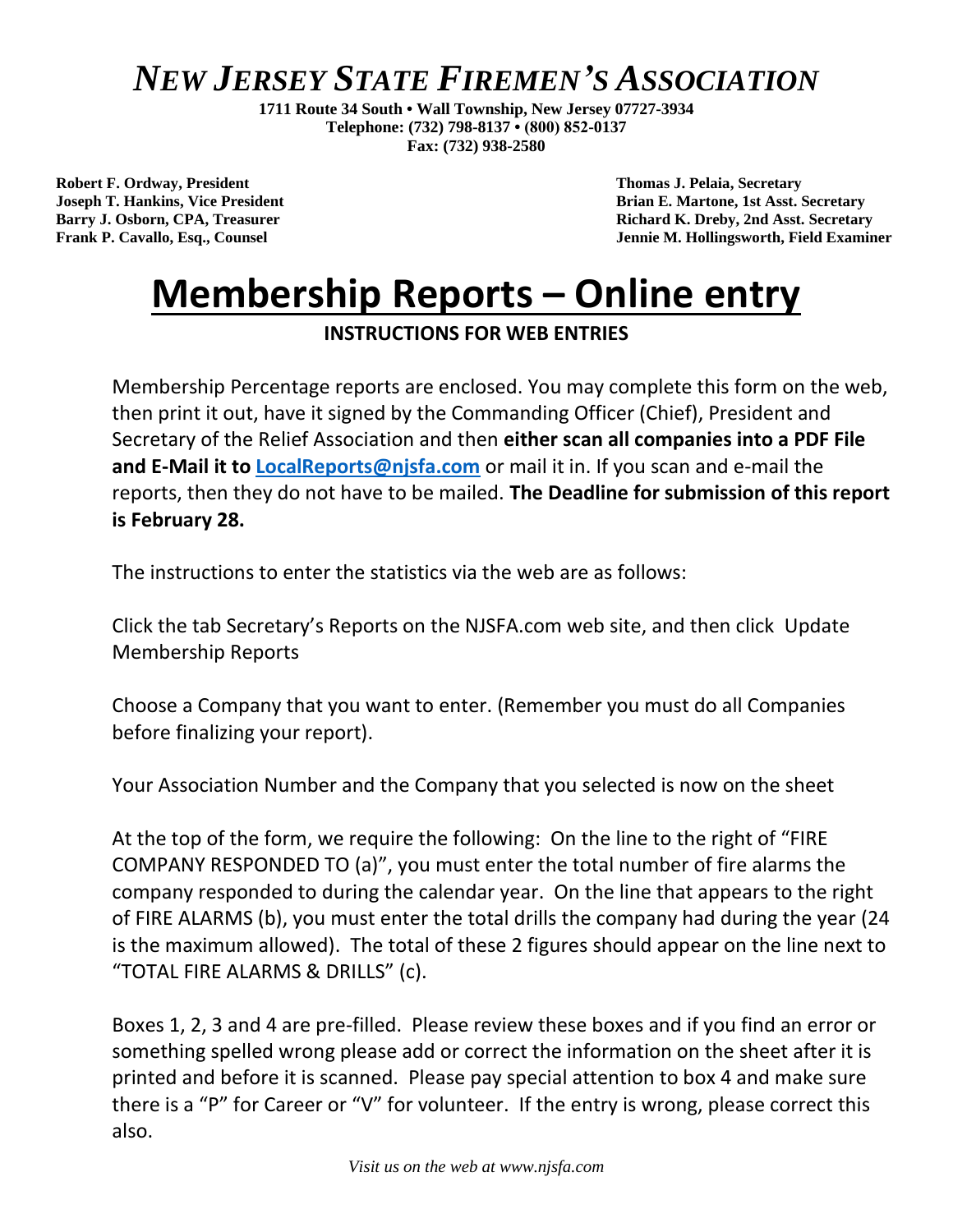**1711 Route 34 South • Wall Township, New Jersey 07727-3934 Telephone: (732) 798-8137 • (800) 852-0137 Fax: (732) 938-2580**

**Robert F. Ordway, President Thomas J. Pelaia, Secretary**

**Joseph T. Hankins, Vice President Brian E. Martone, 1st Asst. Secretary Barry J. Osborn, CPA, Treasurer Richard K. Dreby, 2nd Asst. Secretary Frank P. Cavallo, Esq., Counsel Jennie M. Hollingsworth, Field Examiner**

The Figures that are required in boxes 5, 6, 7 and 8 are as follows:

- Box 5- This figure must be the same as the TOTAL FIRE ALARMS & DRILLS(c) for all members who have served a full year. \*
- Box 6- This figure must be the Total Number of Fire Alarms that the member responded to in the calendar year. If the number is more than box (a) the entry will be rejected.
- Box 7- This figure must be the total number of drills that the member responded to in the calendar year. If more than 24 is reported, the computer will reject your entry.
- Box 8- This figure must be the total of Box 6 and Box 7.

\* If a new member has a service start date month of anything other than January, the total fires and drills shown in Box 5 should be only the total of fires and drills the company responded to since the member joined the company.

Once you are completed with the forms click **Save Changes.** Once all companies are complete and saved you must **FINALIZE the report.** You finalize the report on the main page of the secretary reports. Have the report signed by the Secretary, President and Commanding Officer. Print the report, Scan and E-mail it to [LocalReports@NJSFA.com](mailto:LocalReports@NJSFA.com) or mail it in. (You should get a tracking number if sending it by mail).

**VERY IMPORTANT:** All removals of members listed on this report must be reported electronically via Maintenance Form under Secretary Reports on the Home Page of [www.njsfa.com.](http://www.njsfa.com/) Also, if a member has entered the military service please refer to page 26 of the 2010 Compendium (Grey) Article IV – Section 6.

As in the past when we have completed and finalized all percentage calculations, an updated form from will be sent to you.

Sincerely,

*Thomas J. Pelaia*

Thomas J. Pelaia,

**Secretary**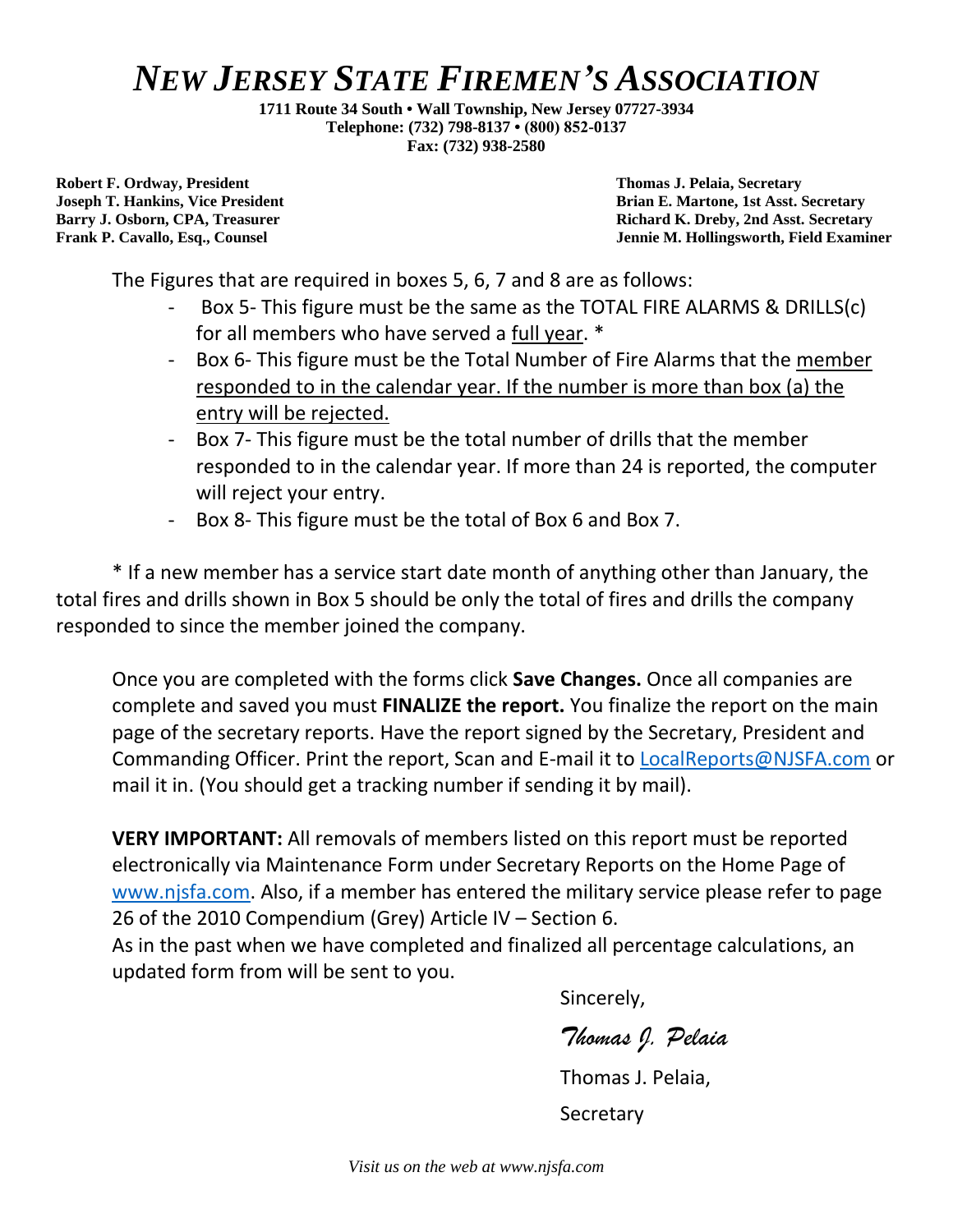**1711 Route 34 South • Wall Township, New Jersey 07727-3934 Telephone: (732) 798-8137 • (800) 852-0137 Fax: (732) 938-2580**

**Robert F. Ordway, President Thomas J. Pelaia, Secretary**

**Joseph T. Hankins, Vice President Brian E. Martone, 1st Asst. Secretary Barry J. Osborn, CPA, Treasurer Richard K. Dreby, 2nd Asst. Secretary Frank P. Cavallo, Esq., Counsel Jennie M. Hollingsworth, Field Examiner**

# **Membership Reports – Manual Entry**

#### **INSTRUCTIONS FOR MANUAL ENTRIES**

Membership Percentage reports are enclosed. You must complete this form as instructed below, have it signed by the Commanding Officer (Chief), President and Secretary of the Relief Association and then mail it in (it should be sent with a tracking number) **The Deadline for submission of this report is February 28.**

At the top of the form, we require the following: On the line to the right of "FIRE COMPANY RESPONDED TO (a)", you must enter the total number of fire alarms the company responded to. On the line that appears to the left of "Drills" you must enter the total drills the company had during the year (NO MORE THAN 24. If the total entered exceeds 24, the member will only be credited with 24) The total of these 2 figures should be entered on the line next to "TOTAL" (c).

Boxes 1, 2, 3 and 4 are pre-filled. Please review these boxes and if you find an error or something spelled wrong please add or correct the information on the sheet. Please pay special attention to box 4 and make sure there is a "P" for Career or "V" for volunteer. If the entry is wrong, please correct this also

The Figures that are required in boxes 5, 6, 7 and 8 are as follows:

- Box 5- This figure must be the same as (c) TOTAL FIRE ALARMS & DRILLS for all members who have served a full year. \*
- Box 6- This figure must be the Total Number of Fire Alarms that the member responded to in the calendar year (it must be less than or equal to Box 5).
- Box 7- This figure must be the total number of drills that the member responded to in the calendar year. (it must be less than or equal to (b) and less than 24).
- Box 8- This figure must be the total of Box 6 and Box 7.
- Box 9 Leave Blank, it will be calculated when entered into our computer